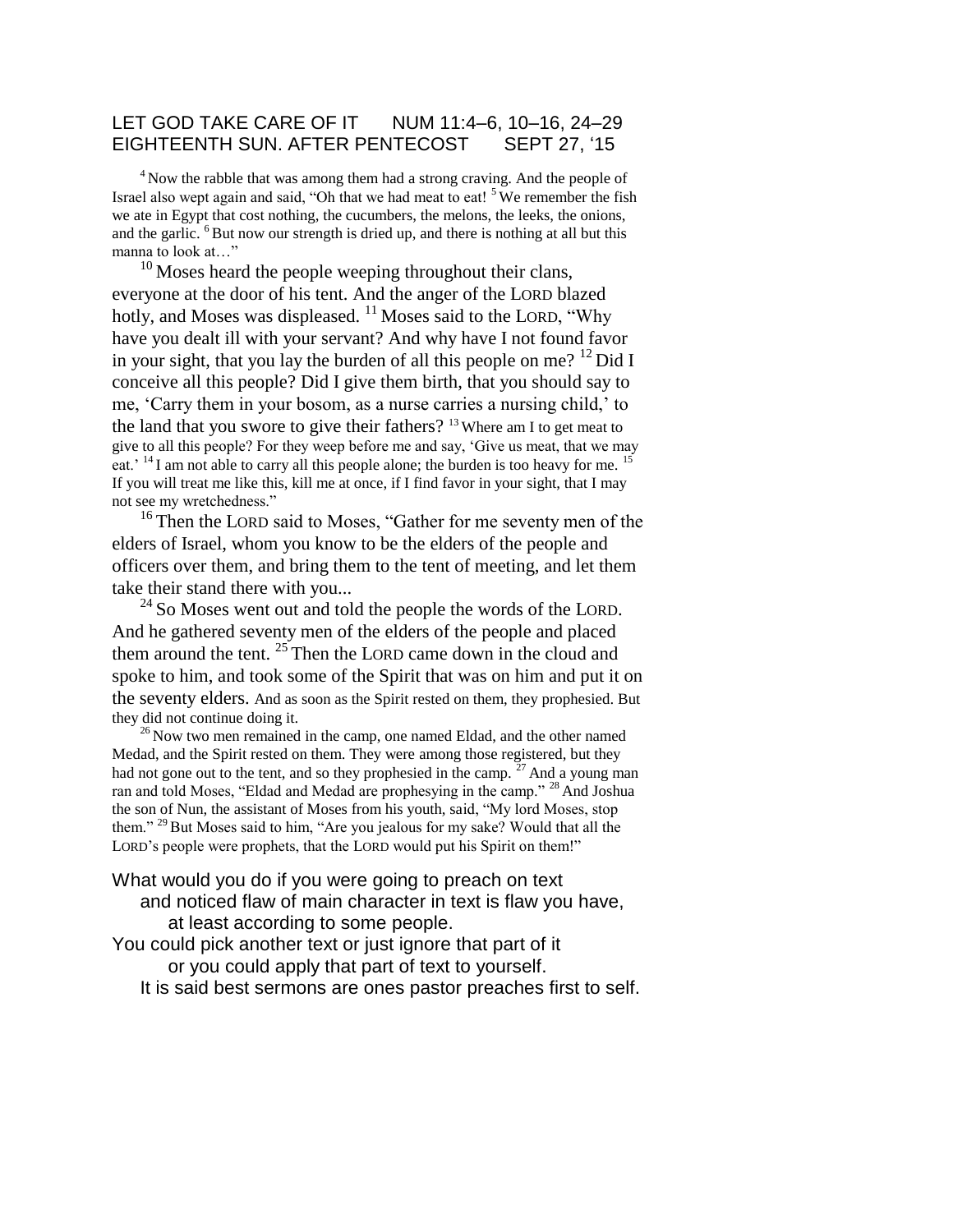This is also good advice for all those every day "sermons" we preach to those around us.

Have you ever noticed that what people criticize others for is often a flaw they have themselves?

Other way to put it, faults of others that bother you the most can also be seen by looking carefully in the mirror.

In this text notice who it is that is impatient and complaining? Who doesn't think someone else is doing things right?

### GOD HAS US DEAL WITH DIFFICULTIES WHAT WE OURSELVES DO IS DEFICIENT EVERYTHING DEPENDS ON WHAT GOD DOES

# GOD HAS US DEAL WITH DIFFICULTIES

<sup>4</sup> Now the rabble that was among them had a strong craving. And the people of Israel also wept again and said, "Oh that we had meat to eat!  $5$  We remember the fish we ate in Egypt that cost nothing, the cucumbers, the melons, the leeks, the onions, and the garlic.  $6$  But now our strength is dried up, and there is nothing at all but this manna to look at..."

 $10$  Moses heard the people weeping throughout their clans, everyone at the door of his tent. And the anger of the LORD blazed hotly, and Moses was displeased.

<sup>16</sup> Then the LORD said to Moses, "Gather for me seventy men of the elders of Israel, whom you know to be the elders of the people and officers over them, and bring them to the tent of meeting, and let them take their stand there with you...

 $^{26}$ Now two men remained in the camp, one named Eldad, and the other named Medad, and the Spirit rested on them. They were among those registered, but they had not gone out to the tent, and so they prophesied in the camp.

In Papua New Guinea, where I visited this last summer,

main food is sweet potatoes, which are very nutritious.

We were told students at seminary got tired of eating sweet potatoes twice a day every day.

I asked what they would eat if they were home. Same thing. Manna, the miraculous food God gave Israel in wilderness

was also sweet and very nutritious.

It could be ground and boiled and fried.

like corn meal mush I had as kid,

boiled mush, fried mush, cold mush, not bad but boring.

Sometimes when you are bored you daydream.

Israelites dreamed about food they remembered from Egypt. problem was they didn't remember everything.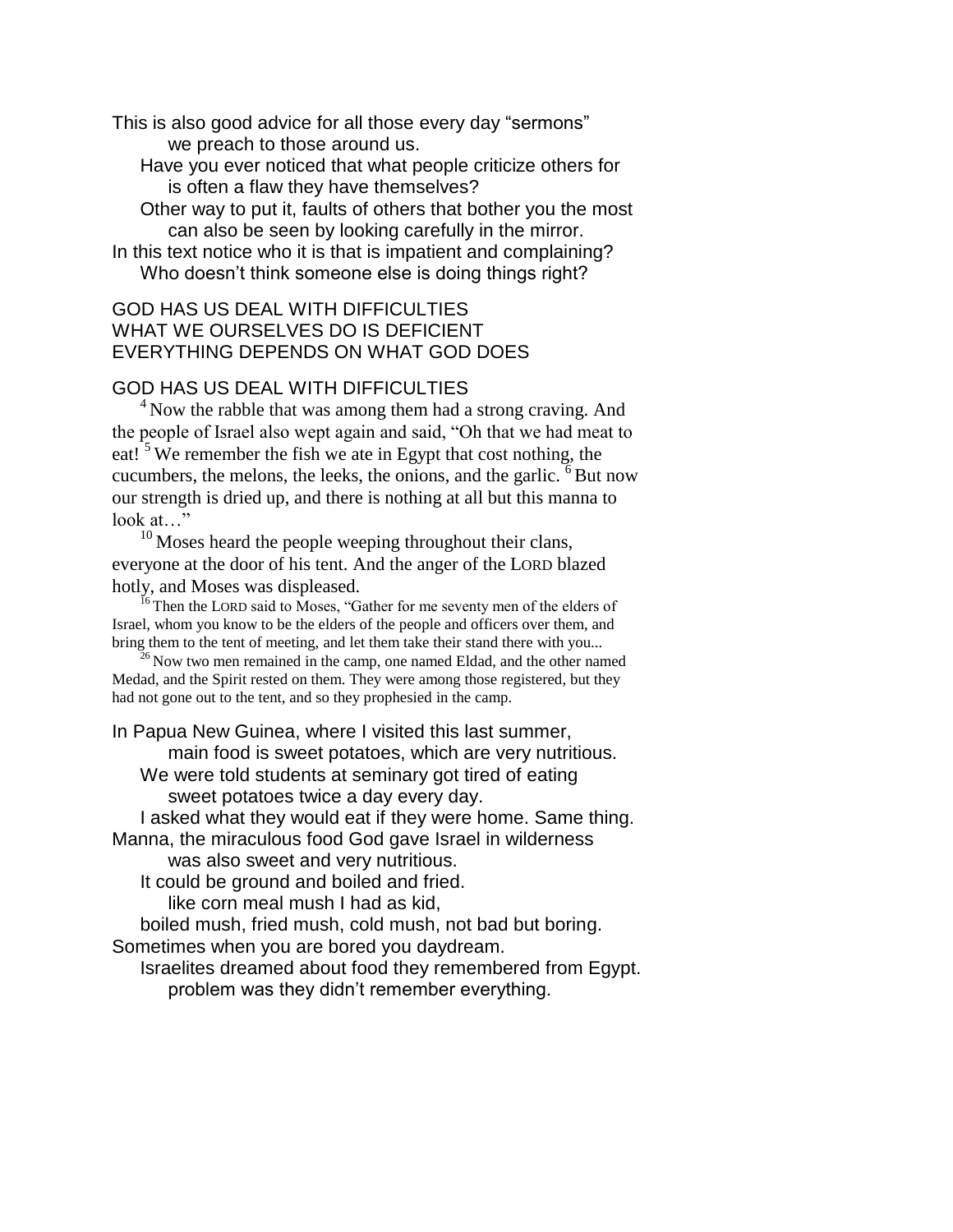They forgot part about being slaves who had to work so hard they didn't have time to eat. In church too, there is temptation to have selective memory, to think about glory days when pews were packed and fail to notice glorious things God does here now. Part of problem was the "rabble", crowd, that was among them, Egyptians who God's miracles & left in Exodus with Israel probably because they also were poor & dissatisfied. All nations are invited to join in the freedom God gives but freedom from burden of law is not freedom to sin. Church today may have those among us but not part of us and we may be tempted to join them instead in doing things James also warns about in today's epistle: loving the world, desiring luxuries and complaining. In first verses of this chapter, people had been complaining and God punished them so that they cried to him for help. Now v. 4 says they returned to complaining. What they needed to do was return to God, i.e. repent. Why does God put them and us through hard times like this? When Moses reviews this event in Deuteronomy he says "God made you hunger and fed you with manna to teach you that man does not live on bread alone but on every word that comes from the mouth of God." In v. 6 they say "our strength is dried up", word in original Hebrew is "spirit" is dried up. Problem wasn't physical strength but spiritual strength. What they needed was God's word and spirit. This is what God gives us today in his sweet Gospel about salvation from sin through Jesus suffering for us, which nourishes and sustains our spiritual lives. but today too is temptation to be bored by same old gospel. Why can't we have prosperity gospel, social gospel, theology of glory, talk about self improvement. Why can't it be more interesting and exciting? In this text God does something exciting. He pours out his spirit. He helps Moses by equipping more to speak his word. But even then, people don't do as they are supposed to. It is said that half the job is just showing up and two who are chosen as leaders can't even do that. So we see the problem isn't just the people but the leaders. Our problem too is not just those other people but us.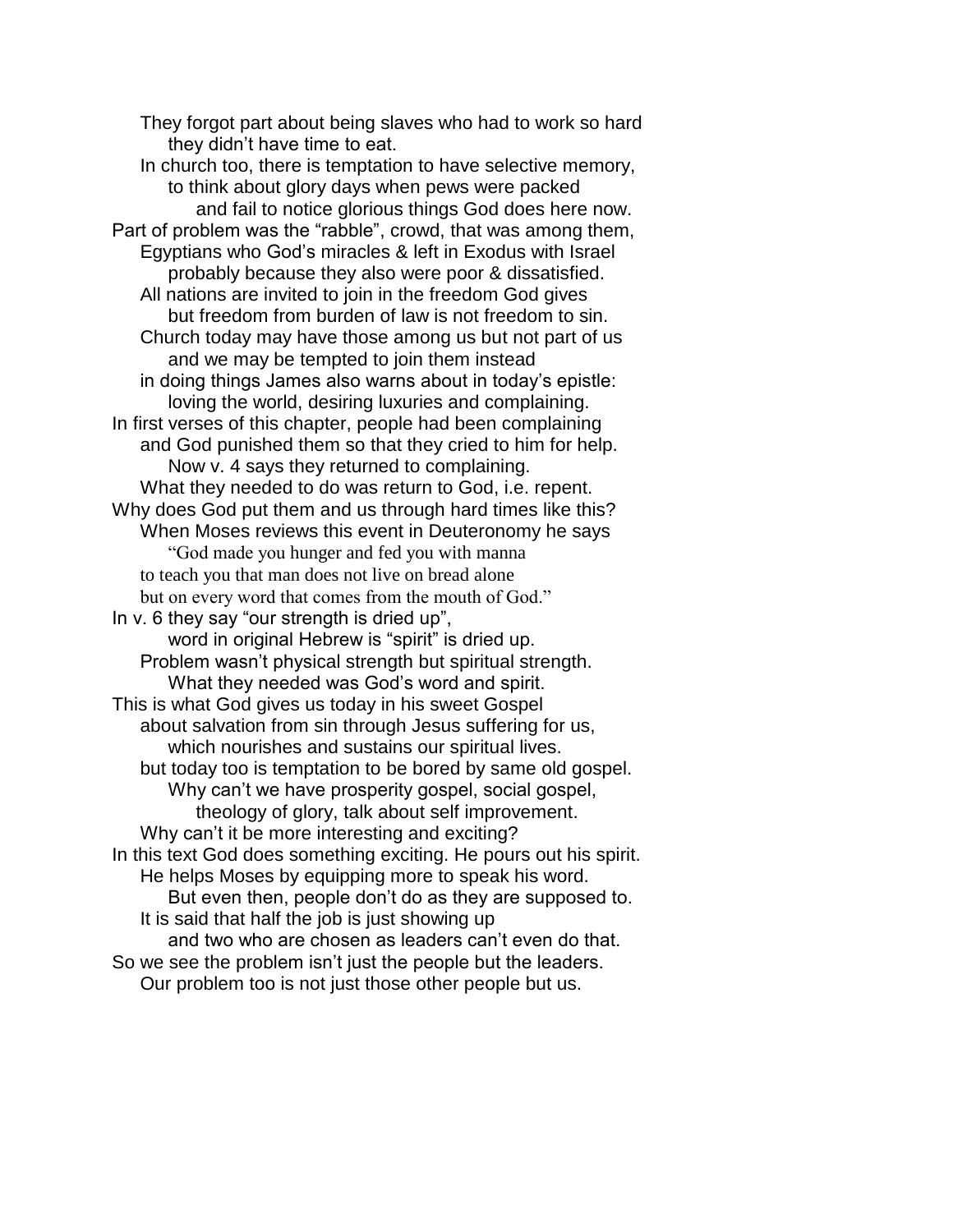### WHAT WE OURSELVES DO IS DEFICIENT

<sup>11</sup> Moses said to the LORD, "Why have you dealt ill with your servant? And why have I not found favor in your sight, that you lay the burden of all this people on me?  $12$  Did I conceive all this people? Did I give them birth, that you should say to me, 'Carry them in your bosom, as a nurse carries a nursing child,' to the land that you swore to give their fathers?  $13$  Where am I to get meat to give to all this people? For they weep before me and say, 'Give us meat, that we may eat.' <sup>14</sup>I am not able to carry all this people alone; the burden is too heavy for me.  $^{15}$  If you will treat me like this, kill me at once, if I find favor in your sight, that I may not see my wretchedness."

 $24$  So Moses went out and told the people the words of the LORD. And he gathered seventy men of the elders of the people and placed them around the tent.  $\ldots$ <sup>27</sup> And a young man ran and told Moses, "Eldad and Medad are prophesying in the camp." <sup>28</sup> And Joshua the son of Nun, the assistant of Moses from his youth, said, "My lord Moses, stop them." <sup>29</sup> But Moses said to him, "Are you jealous for my sake? Would that all the LORD's people were prophets, that the LORD would put his Spirit on them!"

How does Moses react to unhappy people complaining to God? He is unhappy and complains to God. He was not the last prophet or preacher to feel, when people God sends him to resist and are unfaithful, I feel like such a miserable failure I would rather just die right now and keep slogging through this. Moses had problem with patience ever since he lost temper when he was young man & ended up killing an Egyptian. But after 120 years God finally taught him patience. James tells us too: be patient, don't grumble but pray. Another problem Moses apparently has is failure to delegate. Already before this his father in law had noticed that he was exhausted from thinking he was only one who could deal with every little detail and encouraged him to appoint other tribal leaders. His assistant, Joshua, seems to have picked up on attitude that if others don't do things just right they can't do it at all. He is like disciples in Gospel reading who think those not doing things their way must be stopped. Both Jesus and Moses say that is wrong approach.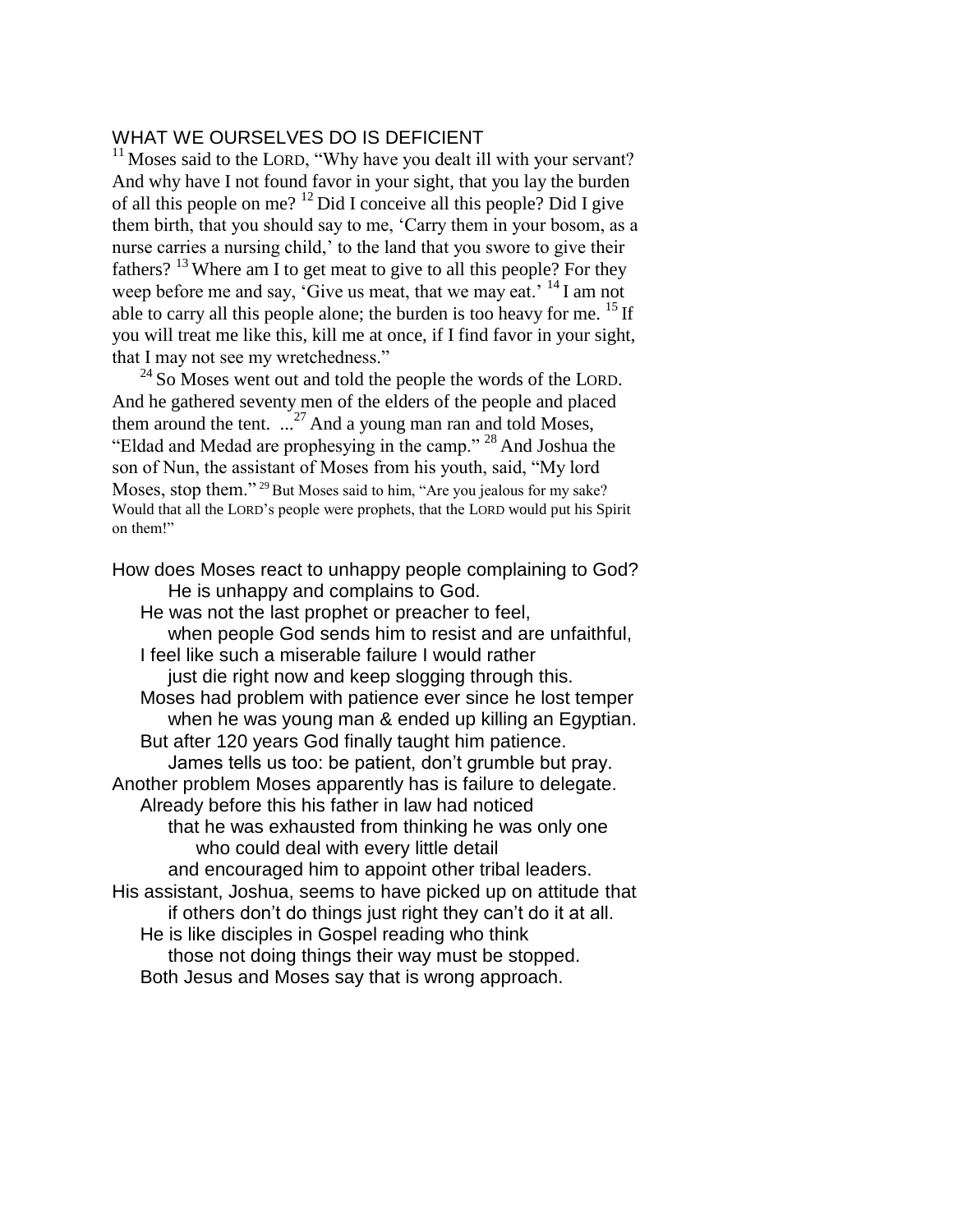This doesn't mean we can't help correct & instruct others when they are not behaving or believing correctly and help them do better. James says in epistle if someone wanders from the truth, someone should bring him back. One of main things I see in text is we should be less concerned with what others are doing wrong than with what we ourselves are doing wrong. But another thing I see is how God uses even those who are imperfect, including us. Jesus allowing non-disciples to cast out demons in his name reminds of Paul who tells Philippians while he is in prison some others talk about Christ out of rivalry but he doesn't care because God still uses it. God still uses Moses all of the 70, or is it 72? If v. 24 says there are 70 elders gathered at the tent but there are 2 more in the camp, that would make 72. I notice this because God uses numbers with a meaning. like the 12 disciples which mirror the 12 sons of Jacob & 12 tribes to show they are beginning of new Israel. These 70 are mirrored in 70 Jesus sends 2 by 2 in Luke 10. But some ancient manuscripts say 70, others 72 Number of these disciples is thought to represent the number of nations in world needing to hear gospel, Genesis 10 lists 70 nations in world - in Hebrew, in Greek Septuagint translation it is 72. In Bible, #7 is number of finished and divine perfection, like  $7<sup>th</sup>$  day when creation was very good & God rested. and #10 is number of complete totality, the whole group. so 7 x 10: 70 symbolizes complete perfection, those filled with God's spirit, ready to do what is lacking. But #6 is number of humanity, created on sixth day, falling short of God's perfection. and #12 is number of God's chosen people. so 72, 6 x 12 is ordinary men chosen as God's people. That is us. We are to called by God's spirit to be complete 10s and perfect 7s, part of the 70 but we fall short and are merely human 6s but we are still God's chosen 12s, the 72 not always where we are to be, doing what we are to do Yet God uses us in spite of our imperfections & failures.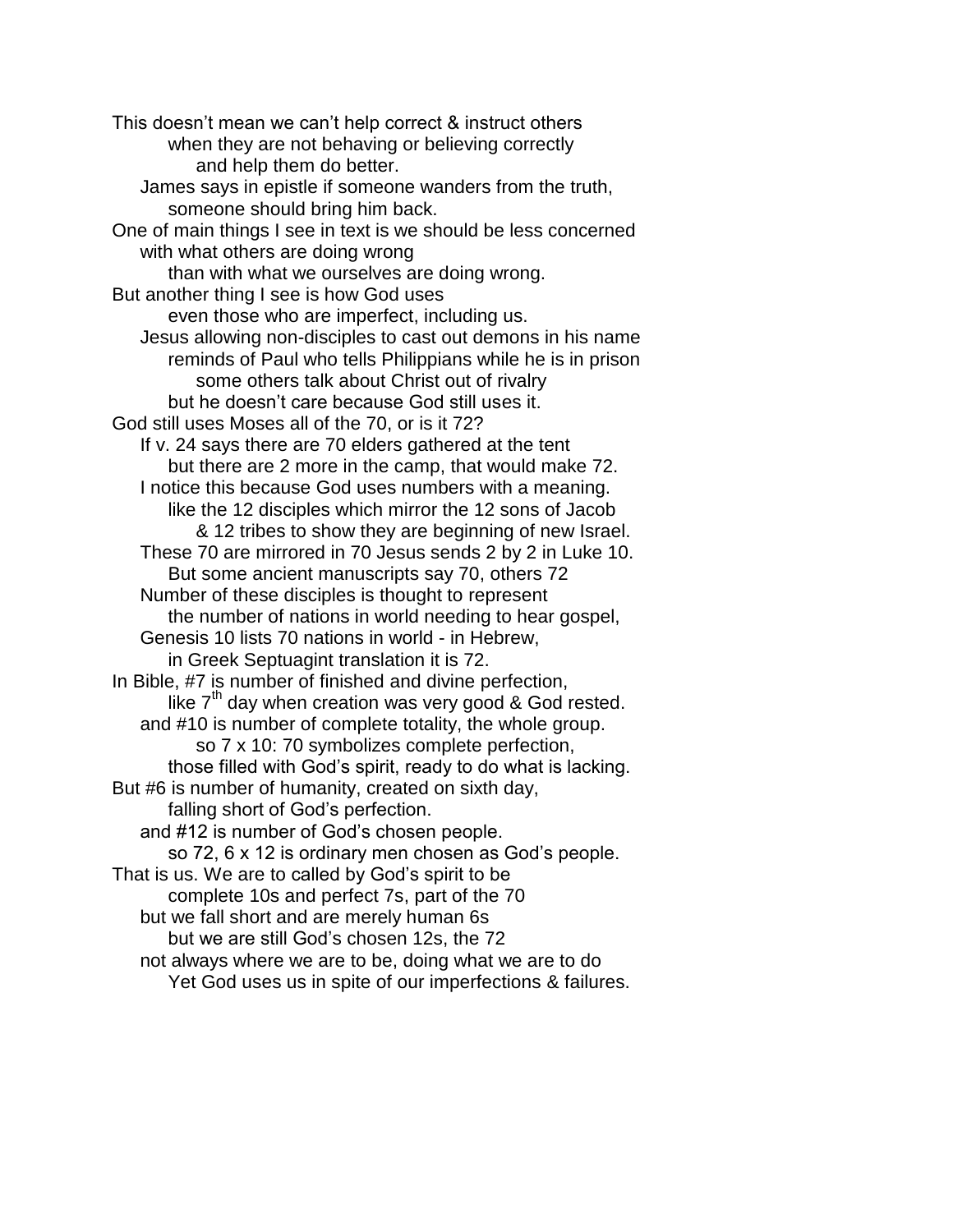So even though Moses is frustrated because it feels like everything is resting on him and he has to do it all…

# EVERYTHING DEPENDS ON WHAT GOD DOES

 $25$  Then the LORD came down in the cloud and spoke to him, and took some of the Spirit that was on him and put it on the seventy elders. And as soon as the Spirit rested on them, they prophesied. But they did not continue doing it.

Their prophesying, like at Pentecost, is an outward sign that God has poured out his spirit, Point is that God's Spirit makes them able to do something they were not able to do on their own. This is what God does for us as well. Moses prayer that God's spirit is poured out on all his people is answered In our baptism. God's Spirit ends our complaining and fears by giving us confidence and faith in God. He makes us see beyond the current circumstances to the promised land where he is leading us. and where he has prepared for us a feast far richer than anything that could be imagined in the earthly Egypts we are tempted to long for. This is all because of Jesus who has done for us everything that needs to be done for our salvation. When he went hungry in the wilderness, he resisted every temptation to sin, taking our place He is the one who carried all our burden of sin to the cross and who was ready to die, not in frustration but in love, fulfilling the sacrifice that makes us holy. He is the one who gave us birth so that we are his and who carries us in his bosom like little children. He calls us to his place to feed us his word & sacraments. When it seems to the people God is doing too little, he pours out his gifts overabundantly. He gives so much food they gorge selves and get sick. He pours out so much Spirit it overflows into the camp which provokes criticism. But God's response to our complaining is not just giving us what we are asking for but giving us the abundant grace he knows we need and causing his word to go through camp of all the world.